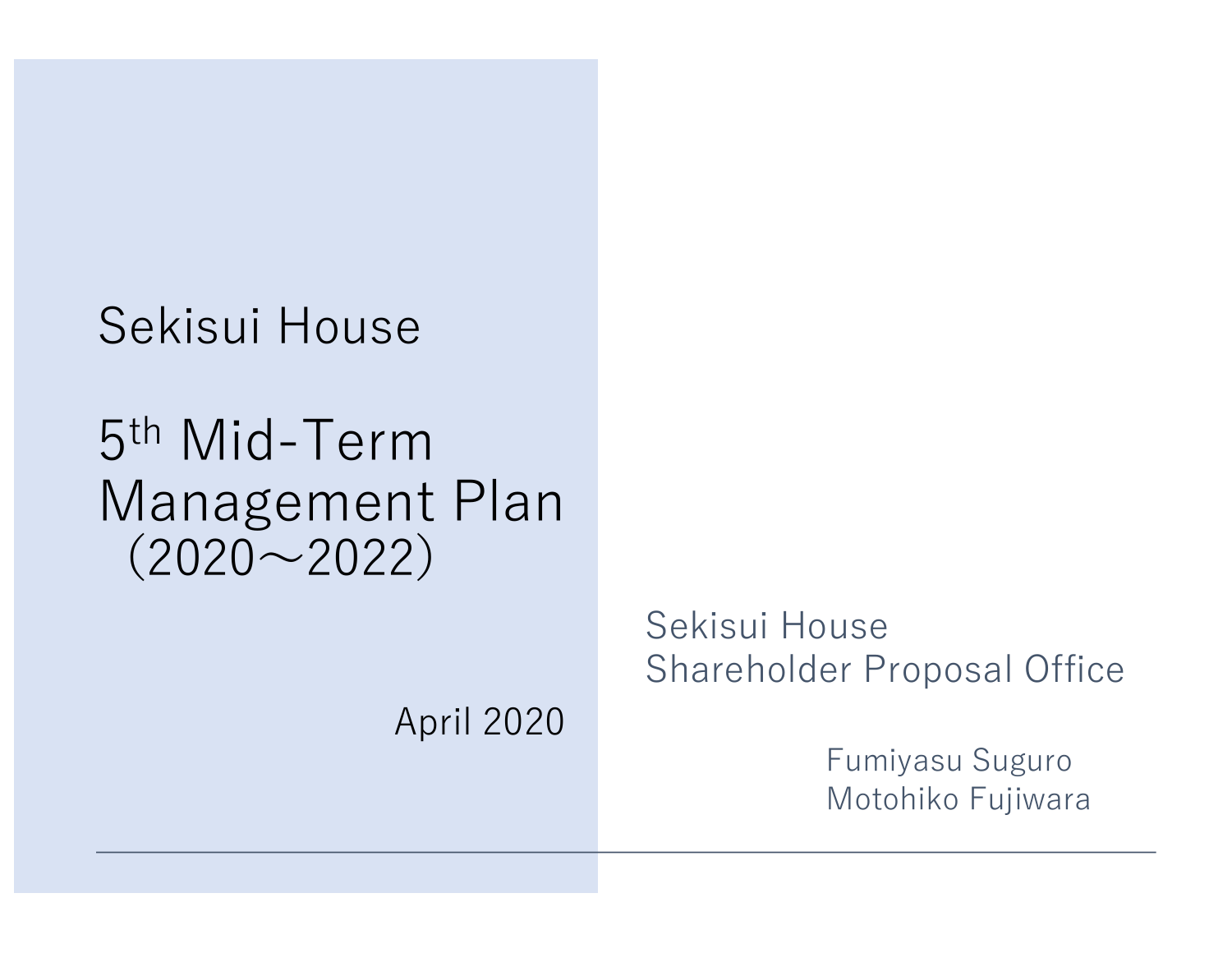# **New Sekisui House**

"Be Faithful and Sincere"

As a company, we, the employees, commit ourselves to faithfully and sincerely serve our customers and society. We promise to dedicate ourselves towards making a better society, and our guiding principle will be

Good Faith and Trust

1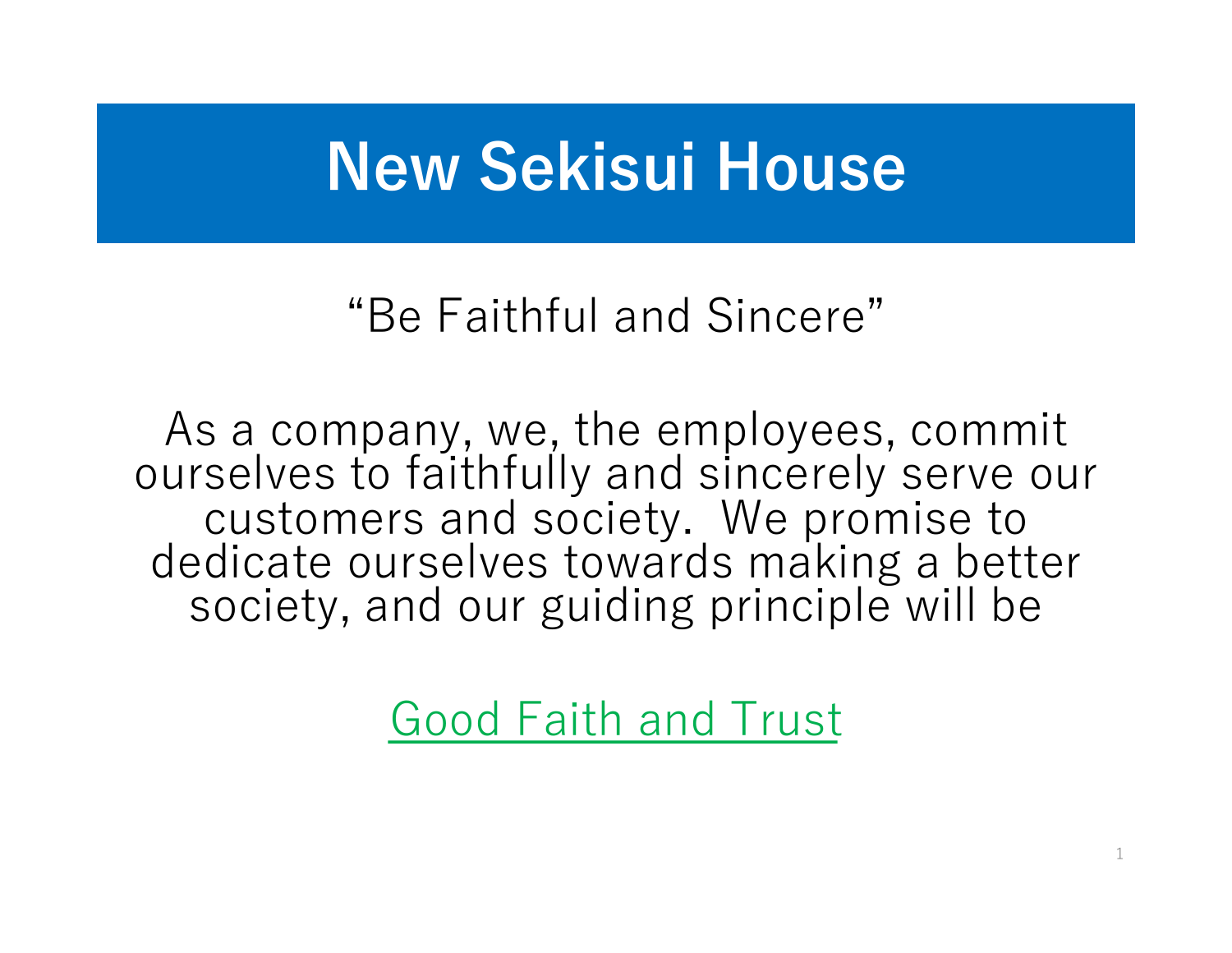# **Basic Principles**

Regain our reputation: "The Sekisui House That Everyone Loves"

**Develop Strategies Rooted in each Region**

**Strengthen Real Estate Business**

**Rebuild Custom Detached Housing Business**

**Further Promote International Business**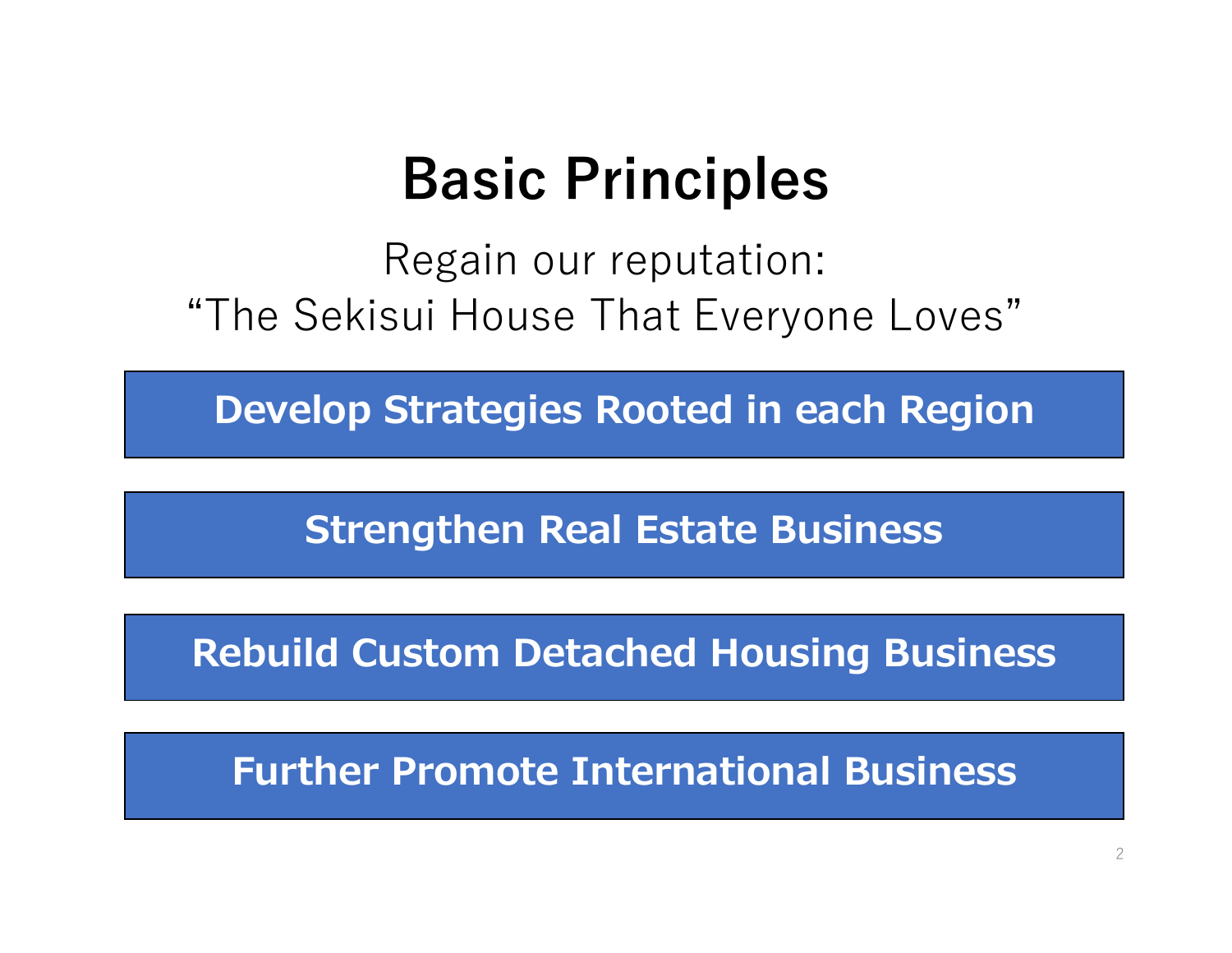# Develop Strategies Rooted in each Region

#### ØFrontline Teams know the Frontline Best. Delegation of responsibilities is key. Frontline Teams will have authority and accountability

| <b>Localized</b><br><b>Organization</b>                                   | <b>Frontline/Local Teams to Plan and Execute</b><br>Develop strategies tailored to customer needs in particular regions<br>Strengthen relationships with local banks, real estate brokers, tax<br>experts, and cooperating partners<br>Quicker decision making and execution by delegations<br>$\bullet$                                     |
|---------------------------------------------------------------------------|----------------------------------------------------------------------------------------------------------------------------------------------------------------------------------------------------------------------------------------------------------------------------------------------------------------------------------------------|
| <b>Enhance</b><br><b>Market</b><br><b>Share</b>                           | <b>Products/Solutions Tailored to each Region</b><br>• Present products (tenantable housing, one-story house) and solutions<br>(vacation rentals, nursing facilities)<br>Streamline the org from region-based marketing to planning to sales<br>Make Sekisui House Loved by Many Customers (Move away from too<br>much focus on urban areas) |
| <b>Improve</b><br><b>Stability of</b><br>and Develop<br><b>Work Force</b> | Develop and Improve Stability of Frontline Workers<br>Boost employee/organization morale by improving closing sales<br>person rate<br>Improve the stability of work force and customer relationships by<br>$\bullet$<br>promoting local hires and a personnel system without relocations                                                     |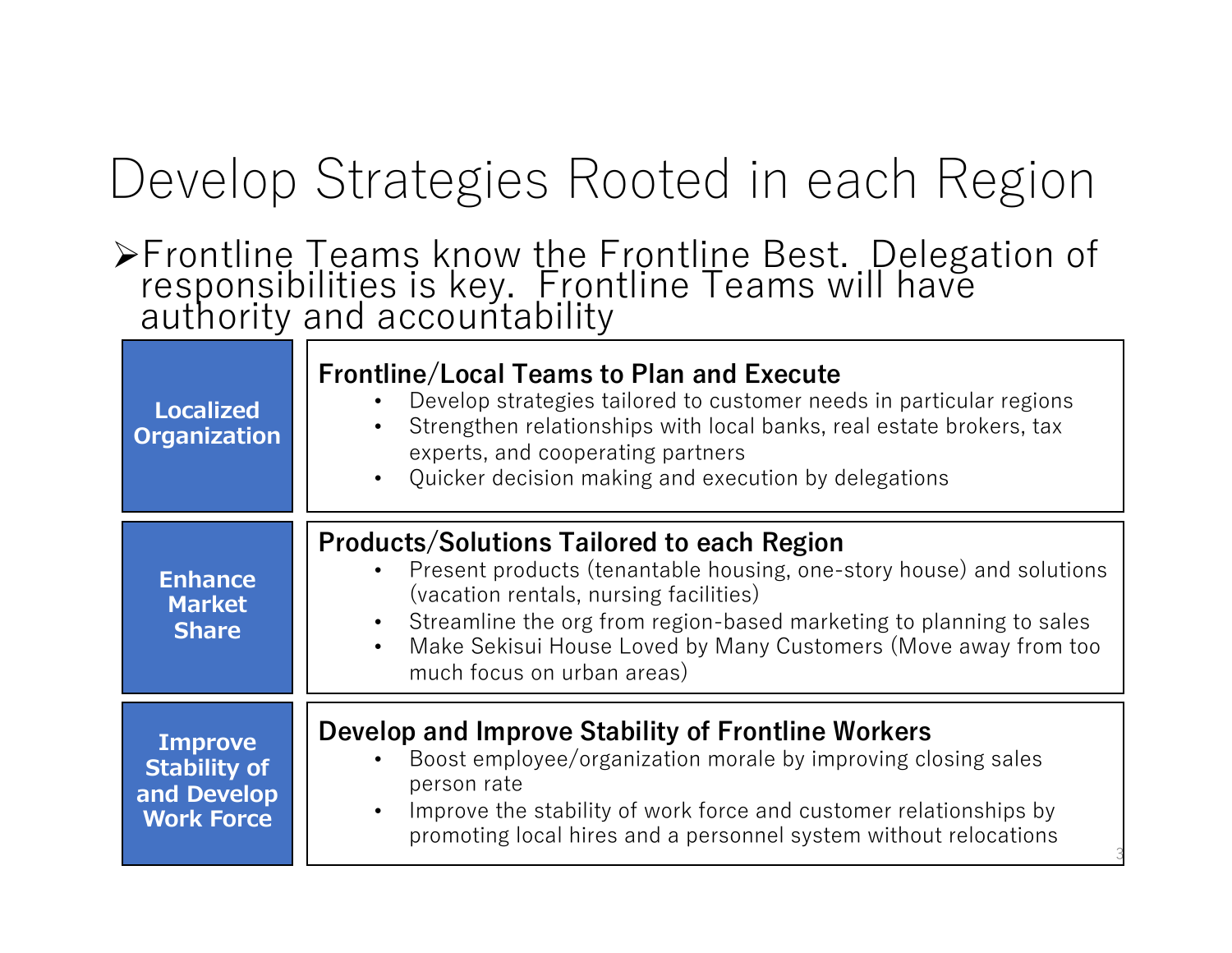# Strengthen Real Estate Business

ØStrengthen and grow custom detached housing business, which currently underperforms against the competition

| <b>Pursue</b><br><b>Group</b><br><b>Synergies</b>             | Strengthen Sekisui House Real Estate companies that have<br>recently be reorganized<br>Strengthen for-sale business by taking advantage of the existing strengths in<br>rental housing<br>Pursue synergy effects by a close cooperation among the regional companies<br>Develop and promote new businesses including purchase and resale<br>$\bullet$ |
|---------------------------------------------------------------|-------------------------------------------------------------------------------------------------------------------------------------------------------------------------------------------------------------------------------------------------------------------------------------------------------------------------------------------------------|
| <b>Establish</b><br>Land<br><b>Procurement</b><br><b>Team</b> | Establish a Land Procurement Team at each of the Sales Admin.<br><b>HOs</b><br>Land Procurement is the key to the success. Improve both quality and quantity by<br>having a specialized team<br>The new teams will provide a broad range of solutions (rental, nursing,<br>condominiums) not limited to custom detached housing                       |
| <b>Make the</b><br>most of<br><b>Second</b><br><b>Brand</b>   | Accommodate demand for a broad price range by making full use<br>of the Second Brand<br>Location and pricing are the two keys to single-family houses. The Second Brand<br>with lower pricing will capture broader demands<br>Enhance efficiency by more activities in low season. Need for cost cutting<br>$\bullet$                                 |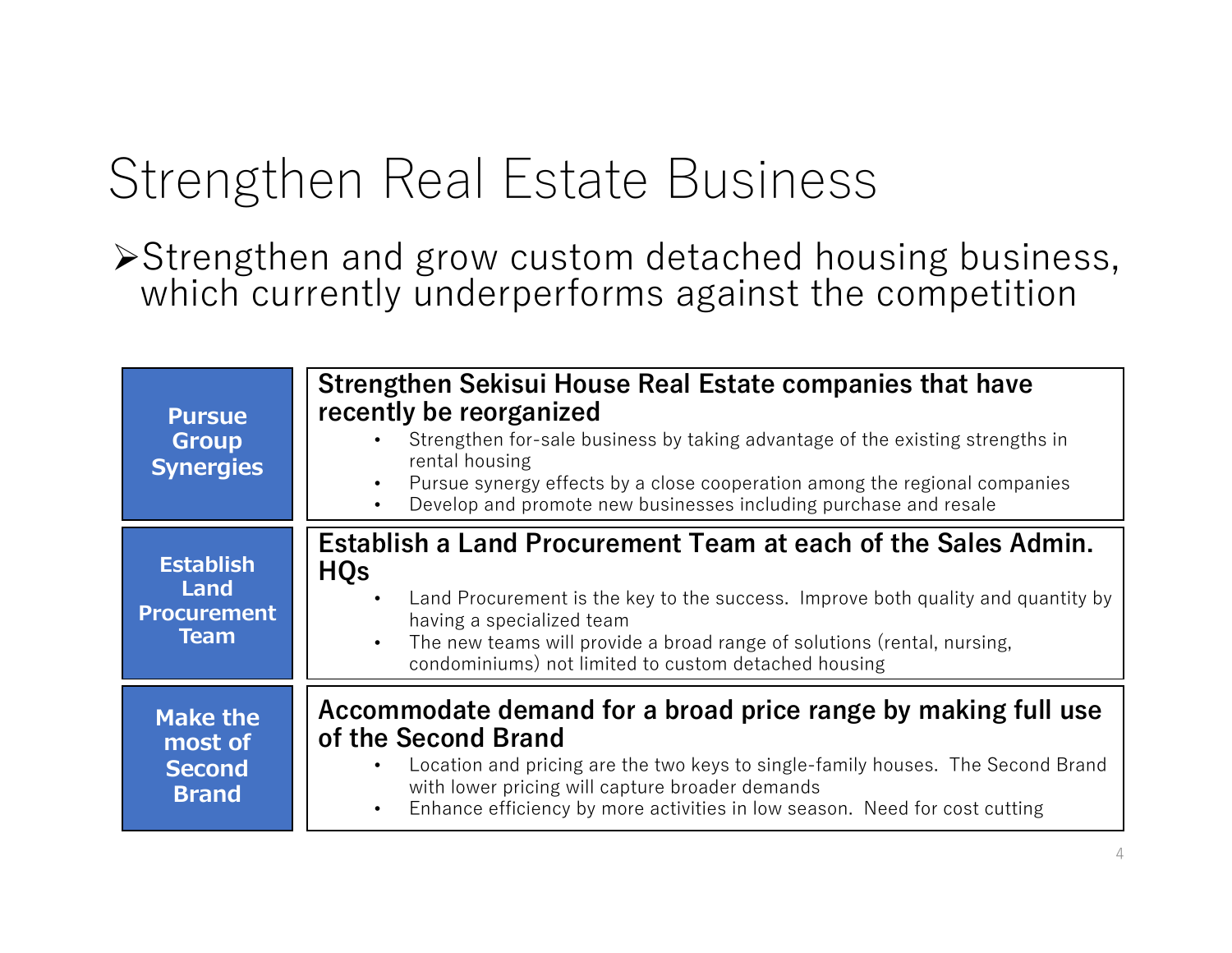## Rebuild Custom Detached Housing Business

#### ØReignite the spirit of our service, sharing **happiness and joy**, with our customers and employees

| <b>Review</b><br><b>Product</b><br><b>Offerings</b>             | <b>Modify Product Offerings to Better Meet Customer Needs</b><br>Change the current high-end focus, and redevelop product offerings<br>to meet a wide variety of customer needs<br>Localize product development team which is now at Head Office only.<br>$\bullet$<br>The localized teams will understand customer needs, develop<br>products, and sell |
|-----------------------------------------------------------------|----------------------------------------------------------------------------------------------------------------------------------------------------------------------------------------------------------------------------------------------------------------------------------------------------------------------------------------------------------|
| <b>Improve</b><br><b>Closing</b><br><b>Sales Person</b><br>Rate | <b>Optimize the sales staff</b><br>Capture demands broadly by structuring sales org based on their skills<br>Good sales skills $\Rightarrow$ consulting-type sales/products<br>Low sales skills $\Rightarrow$ spec sales/products<br>• Enhance sales staff morale by having a better evaluation system and<br>incentives                                 |
| <b>Enhance</b><br><b>Productivity</b>                           | Improve production through use of technologies including IT and<br>Al<br>Enhance sales productivity by the use of Internet-based or AI-based<br>$\bullet$<br>marketing<br>Cost cutting by increasing % industrialization and by streamlining<br>$\bullet$<br>supply chain                                                                                |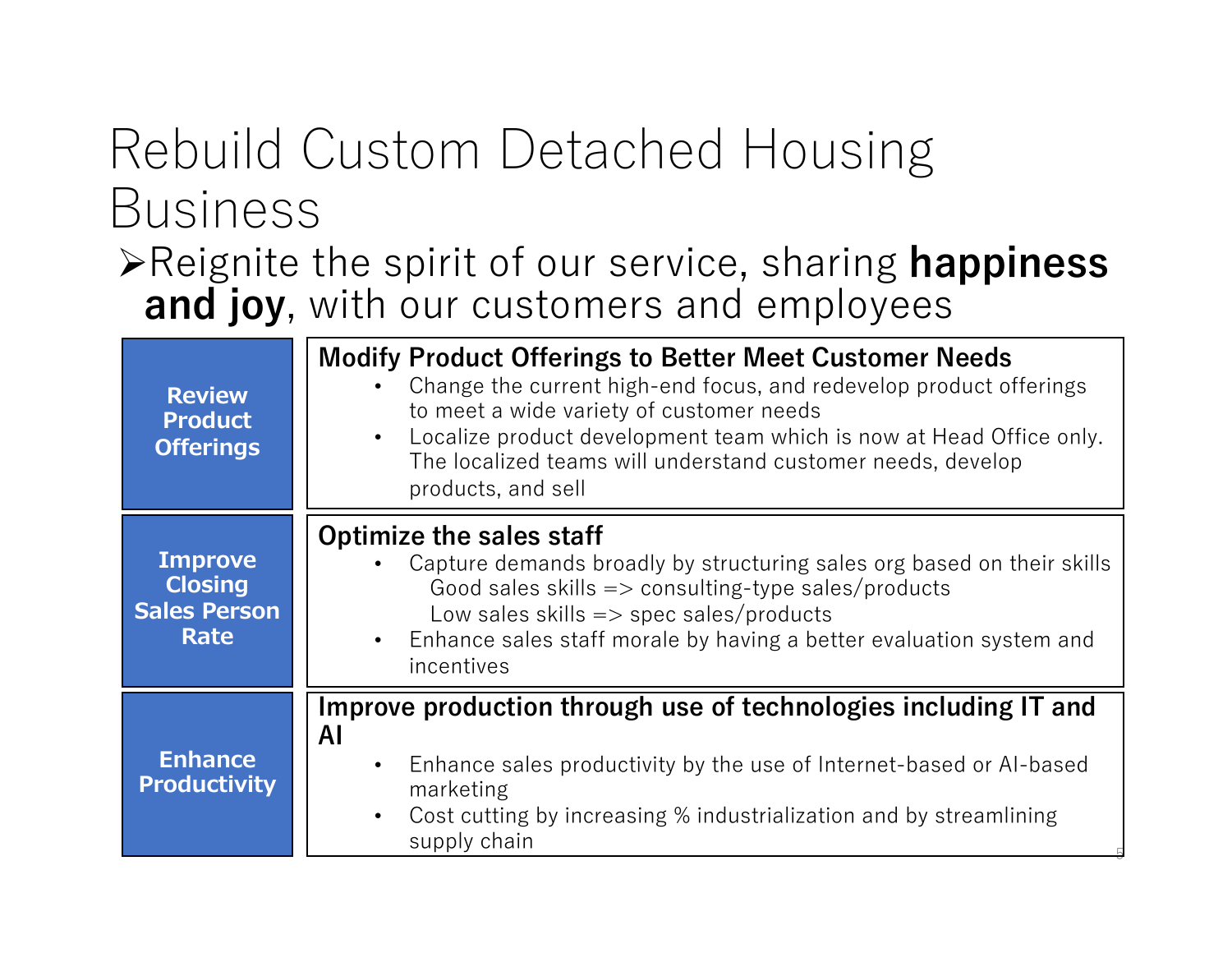## Further Promote International Business (1) Ø Firmly establish cash-cow US business

| <b>Multifamily</b><br>(rental)<br>apartment)  | <b>Further Strengthen our Local Partnerships</b><br>Hold, rather than immediately sell, some of our good products developed<br>$\bullet$<br>jointly with Holland Partner Group<br>Rationalize and control exit sales of the completed products by selling part<br>$\bullet$<br>of the products to a fund rather than by selling outright to third parties                                                 |
|-----------------------------------------------|-----------------------------------------------------------------------------------------------------------------------------------------------------------------------------------------------------------------------------------------------------------------------------------------------------------------------------------------------------------------------------------------------------------|
| <b>Master-</b><br>planned<br><b>Community</b> | <b>Better Control Geopolitical Risks and Supply-Demand Balance</b><br>Closer cooperation with homebuilder Woodside Homes to have a better<br>$\bullet$<br>asset turnover                                                                                                                                                                                                                                  |
| <b>Home-</b><br>building                      | Differentiate ourselves by introducing Sekisui House's housing<br>parts development technologies<br>While adhering to the 2 x 4 construction method, promote off-site<br>$\bullet$<br>construction to reduce site work, thereby shortening production cycle and<br>improving precision<br>Focus on marketing based on market demand/supply, develop strengths,<br>$\bullet$<br>and increase housing sales |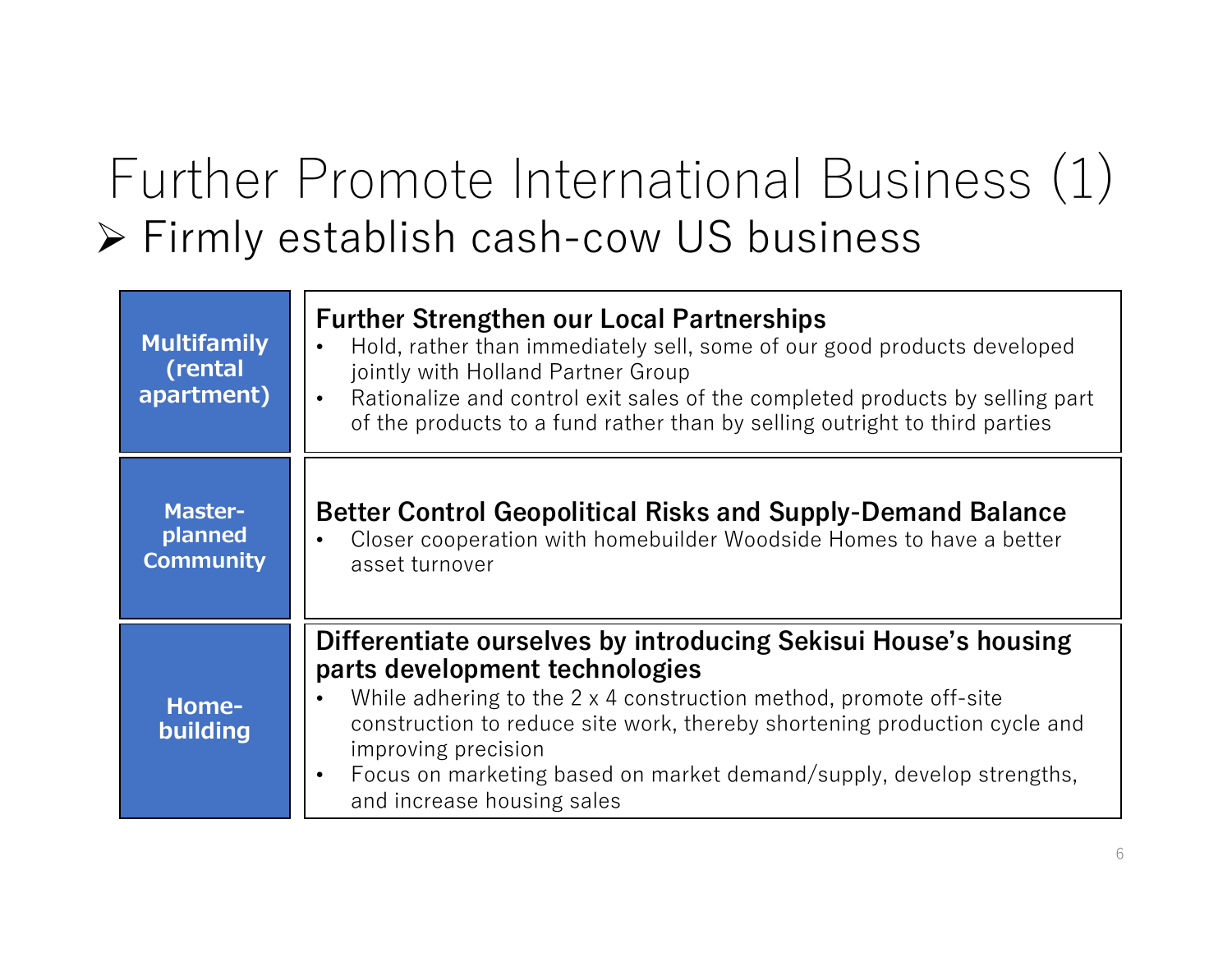# Further Promote International Business (2)

#### ▶ Close Cooperation with Local Partners to better exhibit regional characteristics

| <b>Australia</b>        | Closely monitor demands for urban condominiums<br>Use, in addition to local construction methods, Sekisui House's housing<br>technologies to differentiate ourselves in the custom detached housing<br>business                                                                                                                |
|-------------------------|--------------------------------------------------------------------------------------------------------------------------------------------------------------------------------------------------------------------------------------------------------------------------------------------------------------------------------|
| <b>China</b>            | Capture the large market by efficient marketing<br>Re-evaluate the housing-industrializing market once again, and see if it<br>makes sense to re-enter the market<br>Establish close relationships with government agencies and local partners                                                                                 |
| <b>Other</b><br>regions | <b>Singapore</b><br>Strengthen the existing local partner relationships, and maintain the current<br>exposure to the market in accordance with macroeconomy, the market, and<br>demand/supply<br><b>UK</b><br>Strengthen the local partnership and promote the business in the market<br>where there is a short housing supply |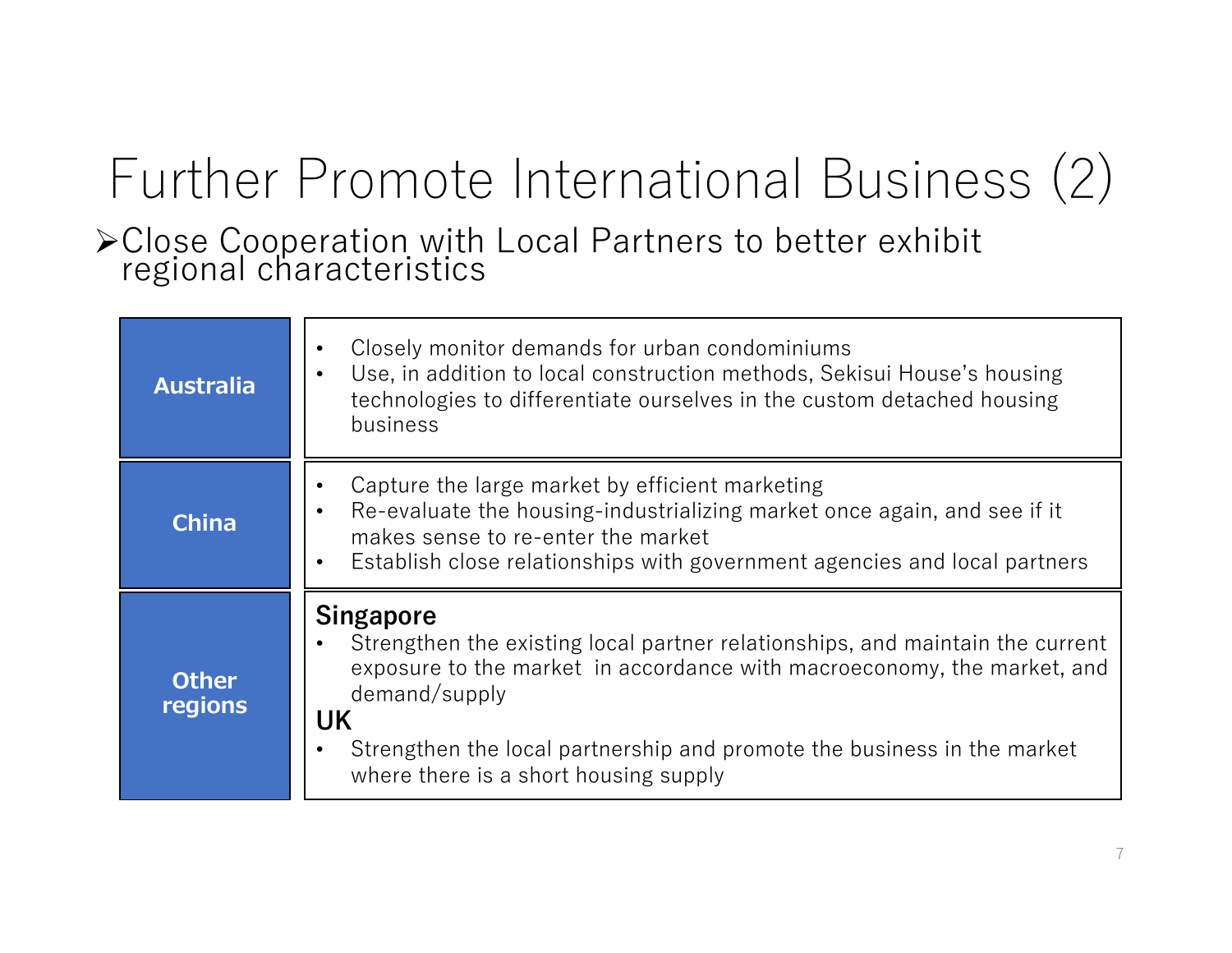# **Let us do the work for you!**

#### Sekisui House financial results FY 2019 Revenue JPY2,415.1 bn / OP JPY205.2 bn (OP margin 8.5%)



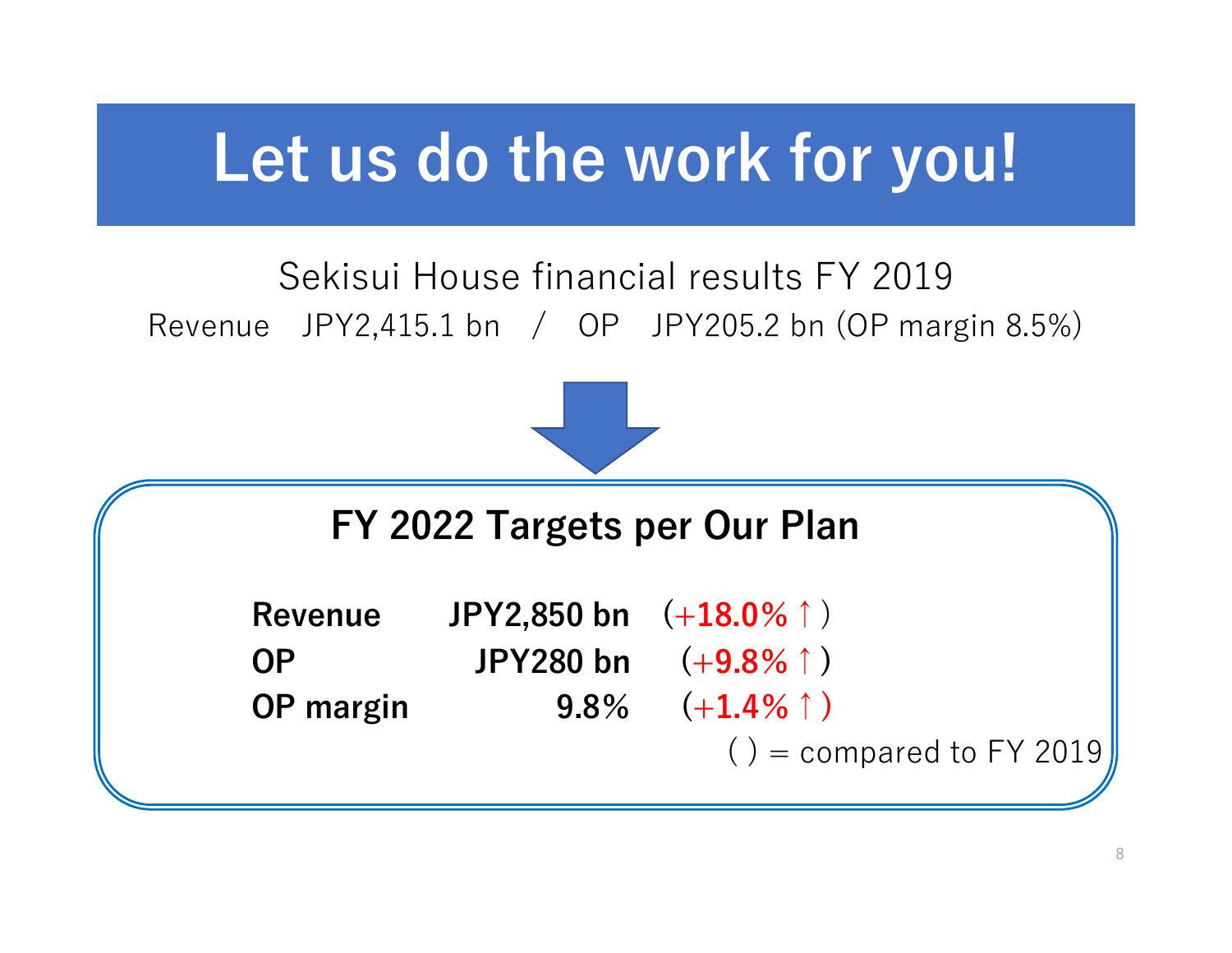# Capital Policy

#### $\blacktriangleright$ Investing for Growth while Maximizing Shareholder Returns

| Investment<br>for Growth | Unwind cross-shareholdings and invest the<br>$\bullet$<br>proceeds in growth opportunities |
|--------------------------|--------------------------------------------------------------------------------------------|
| Shareholder              | Increase dividends                                                                         |
| <b>Returns</b>           | Repurchase shares wherever it makes sense                                                  |